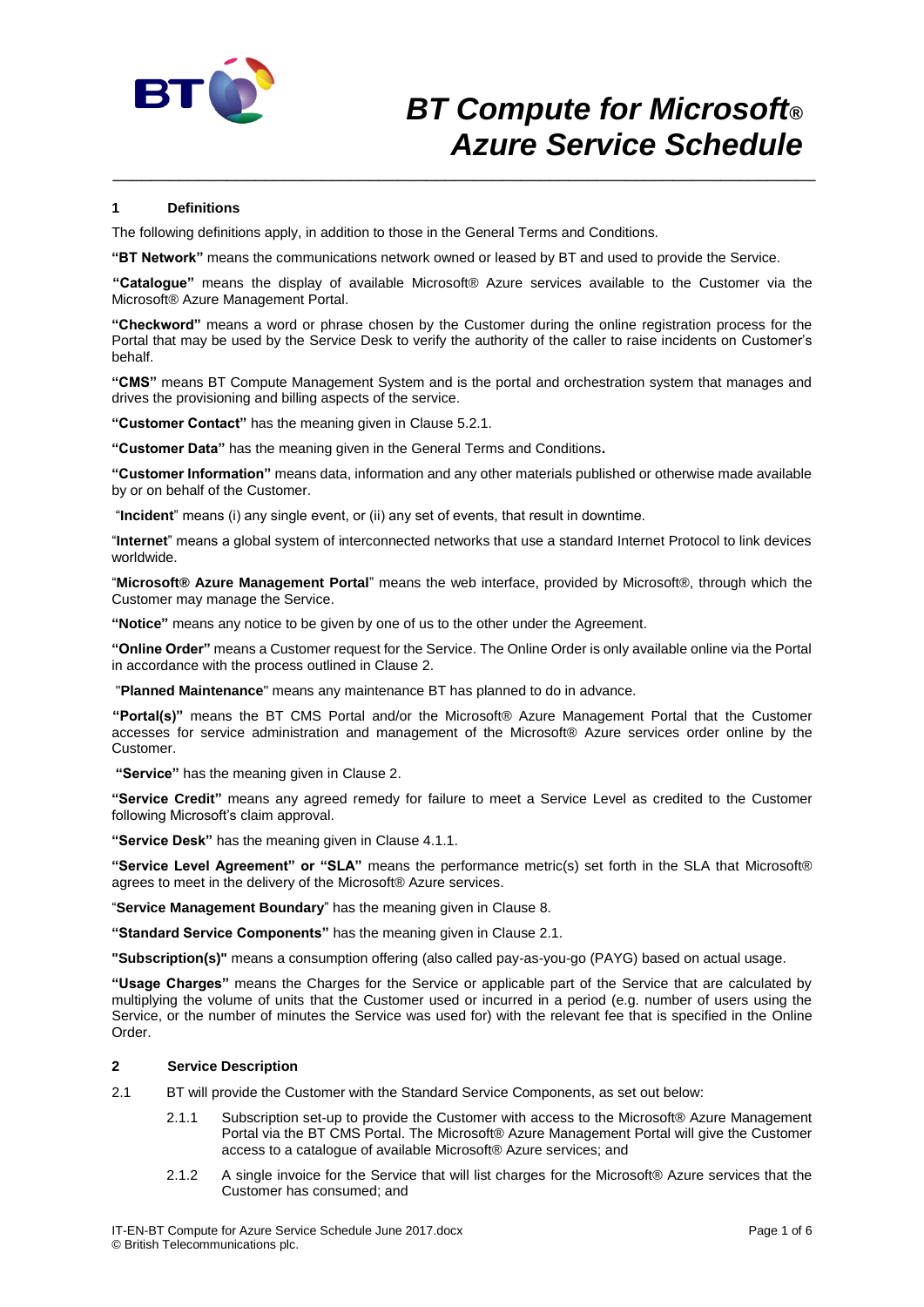

2.1.3 Service Desk support that will provide first line support to the Customer and is available 24x7x365 for fault reporting and enquiries including first line support on the Microsoft® Azure services;

## (the **"Service"**).

2.2 The Customer may subsequently add to and/or remove any available Microsoft® Azure services it has ordered via the Portal, using the Online Order.

\_\_\_\_\_\_\_\_\_\_\_\_\_\_\_\_\_\_\_\_\_\_\_\_\_\_\_\_\_\_\_\_\_\_\_\_\_\_\_\_\_\_\_\_\_\_\_\_\_\_\_\_\_\_\_\_\_\_\_\_\_\_\_\_\_\_\_\_\_\_\_\_\_\_

- 2.3 The Portal will show the up-to-date list of available Microsoft® Azure services and the prevailing Charges for these Microsoft® Azure services.
- 2.4 If BT provides the Customer with any other services, this Schedule will not apply to those services and those services will be governed by their separate terms and conditions.

#### **3 Access to Internet**

- 3.1 The Customer acknowledges and agrees that where the Service provides access to the Internet, the use of the Internet is at the Customer's own risk.
- 3.2 The Customer acknowledges that:
	- (a) The Internet is independent of the Service and BT has no responsibility for provision of the Internet; and
	- (b) use of the Internet is solely at the Customer's risk and subject to all applicable laws. BT has no responsibility for any information, software, services or other materials obtained, downloaded, shared or transmitted by the Customer using the Internet.

## **4 BT's Obligations**

#### **Service Delivery**

- 4.1 Before the Operational Service Date and, where applicable, throughout the provision of the Service, BT will:
	- 4.1.1 provide the Customer with contact details of the helpdesk to submit service requests, report Incidents and ask questions about the Service ("**Service Desk**");
	- 4.1.2 provide the Customer with Microsoft® Azure subscription(s) which the Customer can use to selfserve Microsoft® Azure services using the Microsoft® Azure Management Portal:

#### Service Operation

- 4.2 On and from the Operational Service Date, BT:
	- 4.2.1 will respond and use reasonable endeavours to remedy an Incident without undue delay and in accordance with Clauses 5.8 – 5.11 of this Schedule;
	- 4.2.2 BT may have to carry out routine or emergency maintenance, updates and other procedures for reasons of health, safety, security or otherwise to protect the Service, and which may cause a disruption to the Service, ("Planned Maintenance"). BT will provide the Customer with as much prior notice as practicable with respect to Planned Maintenance; and
	- 4.2.3 may require the Customer to change any or all passwords in accordance with Clause 6 of this Schedule.

#### **5 Customer Obligations**

#### Service Delivery

- 5.1 Next to accepting these conditions, the Customer must also accept on the Portal Microsoft® terms of use for each Microsoft® service the Customer orders and consumes.
- 5.2 Before the Operational Service Date and, where applicable, throughout the provision of the Service by BT, the Customer will:
	- 5.2.1 provide BT with the names and contact details of any individuals authorised to act on the Customer's behalf for Service management matters ("**Customer Contact**"). BT may also accept instructions from a person who BT reasonably believe is acting with the Customer's authority;
	- 5.2.2 provide BT with any information reasonably required without undue delay;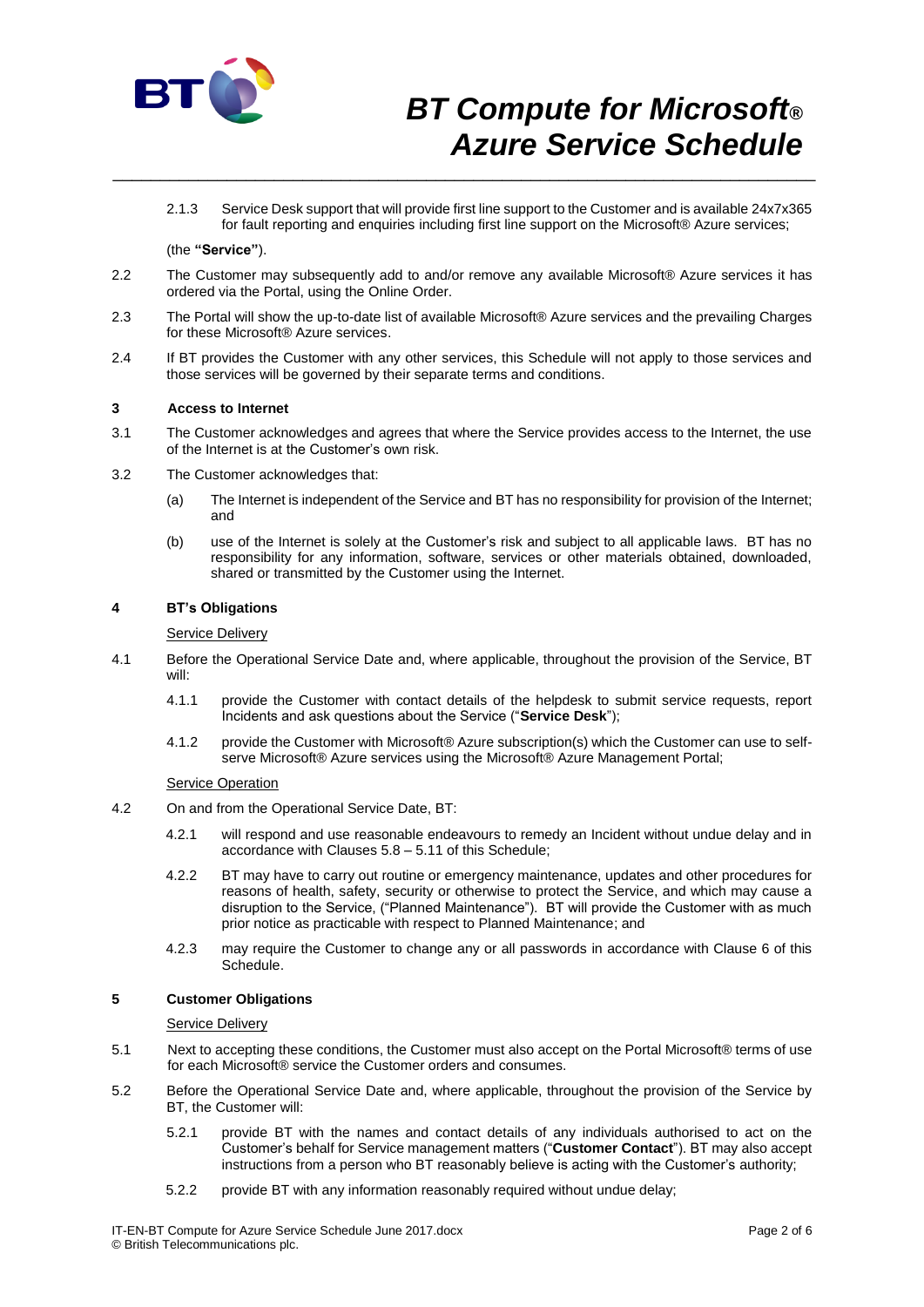

- 5.2.3 provide software, and telecommunications equipment and services, necessary to access and use the Portals and Microsoft® Azure services;
- 5.2.4 ensure having a technical compatible browser to access, view or use the Portals;

\_\_\_\_\_\_\_\_\_\_\_\_\_\_\_\_\_\_\_\_\_\_\_\_\_\_\_\_\_\_\_\_\_\_\_\_\_\_\_\_\_\_\_\_\_\_\_\_\_\_\_\_\_\_\_\_\_\_\_\_\_\_\_\_\_\_\_\_\_\_\_\_\_\_

- 5.2.5 not permit or make any attempt to disassemble, deconstruct, break down, hack or otherwise interfere with the Portals or any part of the Portals;
- 5.2.6 provide the Service Desk with at least 30 days' notice should the Customer wish to terminate the Service as set out in Clause 11.3 and transfer the Customer's subscription to an alternative Microsoft® partner.

## Customer's use of Microsoft® Azure services

- 5.3 The Customer's use of the Microsoft® Azure Management Portal and the provisioning of any of the Microsoft® Azure services will be subject to the Customer's acceptance of the Microsoft® terms of use and the terms of use for each service presented to the Customer when the Customer accesses the Microsoft® Azure Management Portal. The Customer acknowledges Microsoft's conditions and agrees to observe and comply with them for any and all use of the Microsoft® Azure services.
- 5.4 While BT will be responsible as first line helpdesk and managing any Service Credits for the Microsoft® Azure services; any licenses, warranties and indemnities provided by BT in the General Terms and Conditions do not apply to the Customer's use of the Microsoft® Azure Management Portal or any of the Microsoft® Azure services., but will be governed by the applicable Microsoft® conditions as accepted by the Customer on the Portal. As result – except claims for Service Credits - any disputes related to the Microsoft® Azure services ordered via this Service should be addressed directly to Microsoft® in accordance with the applicable Microsoft® conditions as accepted by the Customer via the Portal.
- 5.5 The Customer is solely responsible for any obligation or liability arising out of transactions of any kind entered into between the Customer and any third party accessing or relying on the Service, the Customer's information, or third party information. BT will not be a party to any transaction between the Customer and any third party.

#### **Service Operation**

- 5.6 On and from the Operational Service Date, the Customer will:
	- 5.6.1 pass Incident reports to the Service Desk using the reporting procedures agreed between the Parties;
	- 5.6.2 ensure that any Customer Equipment that is connected to the Service or that the Customer use, directly or indirectly, in relation to the Service is:
		- (a) adequately protected against viruses and other breaches of security;
		- (b) technically compatible with the Service and will not harm or damage BT Equipment, the BT Network, or any of BTs' supplier's or subcontractor's network or equipment; and
		- (c) approved and used in accordance with relevant instructions and applicable law;
	- 5.6.3 distribute, manage and maintain access profiles, passwords and other systems administration information relating to the control of Users' access to the Service;
	- 5.6.4 ensure the secure and proper use of all valid User access profiles, passwords and other systems administration information used in connection with the Service and:
		- (a) inform BT immediately if a user ID or password has, or is likely to, become known to an unauthorised person, or is being or may be used in an unauthorised way;
		- (b) take all reasonable steps to prevent unauthorised access to the Service; and
		- (c) satisfy BT security checks if a password is lost or forgotten.
- 5.7 If BT requests the Customer to do so in order to ensure the security or integrity of the Service, change any or all passwords and/or other systems administration information used in connection with the Service.

## Notification of Incidents

- 5.8 Where the Customer become aware of an Incident, the Customer will report it to BT Service Desk:
- 5.9 BT will provide the Customer a unique reference number for the Incident ("**Ticket**");
- 5.10 BT will close the Ticket when: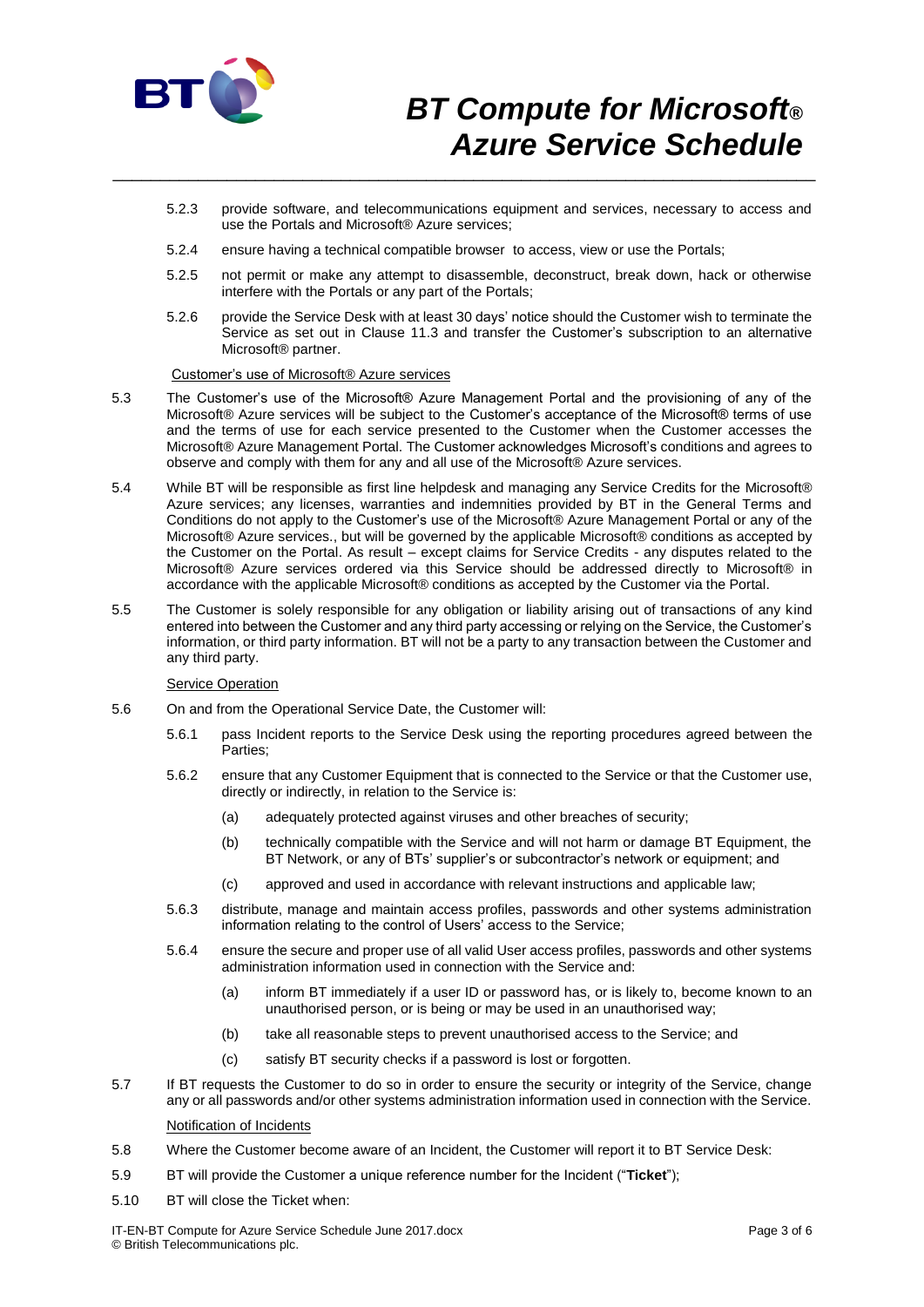

- 5.10.1 The Customer confirm that the Incident is cleared; or
- 5.10.2 BT has attempted unsuccessfully to contact the Customer, in the way agreed between the Parties, in relation to the Incident and the Customer has not responded within 2 hours of BT's attempt to contact the Customer.
- 5.11 If the Customer states that the Incident is not cleared, the Ticket will remain open, and BT will continue to work to resolve the Incident.

\_\_\_\_\_\_\_\_\_\_\_\_\_\_\_\_\_\_\_\_\_\_\_\_\_\_\_\_\_\_\_\_\_\_\_\_\_\_\_\_\_\_\_\_\_\_\_\_\_\_\_\_\_\_\_\_\_\_\_\_\_\_\_\_\_\_\_\_\_\_\_\_\_\_

#### **6 Security**

- 6.1 The Customer is responsible for the security and proper use of all User IDs, Checkwords and passwords. BT reserves the right to suspend access to the Service at any time if BT has reason to believe that there is, or is likely to be, a breach of security or misuse of the Service. BT will notify the Customer as soon as possible after it has done so.
- 6.2 The Customer will immediately inform BT if there is any reason to believe that a User ID, password, or Checkword allocated by BT has, or is likely to, become known to someone not authorised to use it or is being, or is likely to be, used in an unauthorised way.
- 6.3 BT reserves the right to require the Customer to change any or all of the Checkwords or passwords associated with the Service and used by the Customer in connection with the Service.
- 6.4 The Service is delivered within a secure BT data centre with a security policy for the protection of Site, infrastructure and network. Although BT will use reasonable care and skill in carrying out its obligations under this Agreement in accordance with BT's security policy, it is not possible to guarantee that all instances of fraud, misuse, unwanted or unauthorised activity or access to the Customer's Information will be prevented or detected. Whenever BT becomes aware that security has been compromised, BT will take actions in order to limit any further occurrences of fraud, misuse, unwanted or unauthorised activity or access to the Customer's Information. Nevertheless, BT accepts no liability for any such incidents, or for any loss or damage suffered by the Customer. The Customer shall therefore take responsibility for the security of the Customer Information, Content and application of security policies designed to prevent unwanted or unauthorised activity or access to the Customer's Information.

## **7 BT's use of Service Operational and Customer Data**

- 7.1 In order for BT to provide and support the Service, BT may use Service Operational Data, (typically name, email address, telephone number and business and/or Site(s) address), of Users within the Customer's organisation or control in order to:
	- (a) process, track and fulfil Online Orders for the Service;
	- (b) deliver and commission the Service,
	- (c) process, track and resolve Incidents with the Service,
	- (d) administer access to the online portals relating to the Service;
	- (e) compile, dispatch and manage the payment of invoices relating to the Service;
	- (f) manage the contract and resolve any disputes relating to it;
	- (g) respond to general queries relating to the Service;
	- (h) provide security and technical support.
- 7.2 BT may also send the Customer additional information concerning the Service, or related services. This information will typically be sent to the Customer Contact, involved in the procurement or management of the Service.
- 7.3 Any personal Data that may be collected and processed by BT (including payment data) is subject to the data protection provisions as set in the General Terms and Conditions. More information about BT's Privacy Policy can be found at: [http://www.btplc.com/Privacycentre/index.htm.](http://www.btplc.com/Privacycentre/index.htm)
- 7.4 BT will have no access to the Customer Information stored by the Customer.
- 7.5 The location and access points of the Customer Information are defined by the Customer and as such the Customer needs to ensure compliance with relevant laws and regulations.
- 7.6 BT will not change the country where the Customer Information resides without providing notice to the Customer, unless required to do so in order to comply with applicable laws and regulations.
- 7.7 For the avoidance of doubt, BT will process Personal Data only to the extent required for providing the Standard Service Components set out in clause 2.1 and BT will not have access to Personal Data and/or other confidential information that may be shared between the Customer and Microsoft® regarding the use of the Microsoft® Azure Management Portal and the provisioning of any of the Microsoft® Azure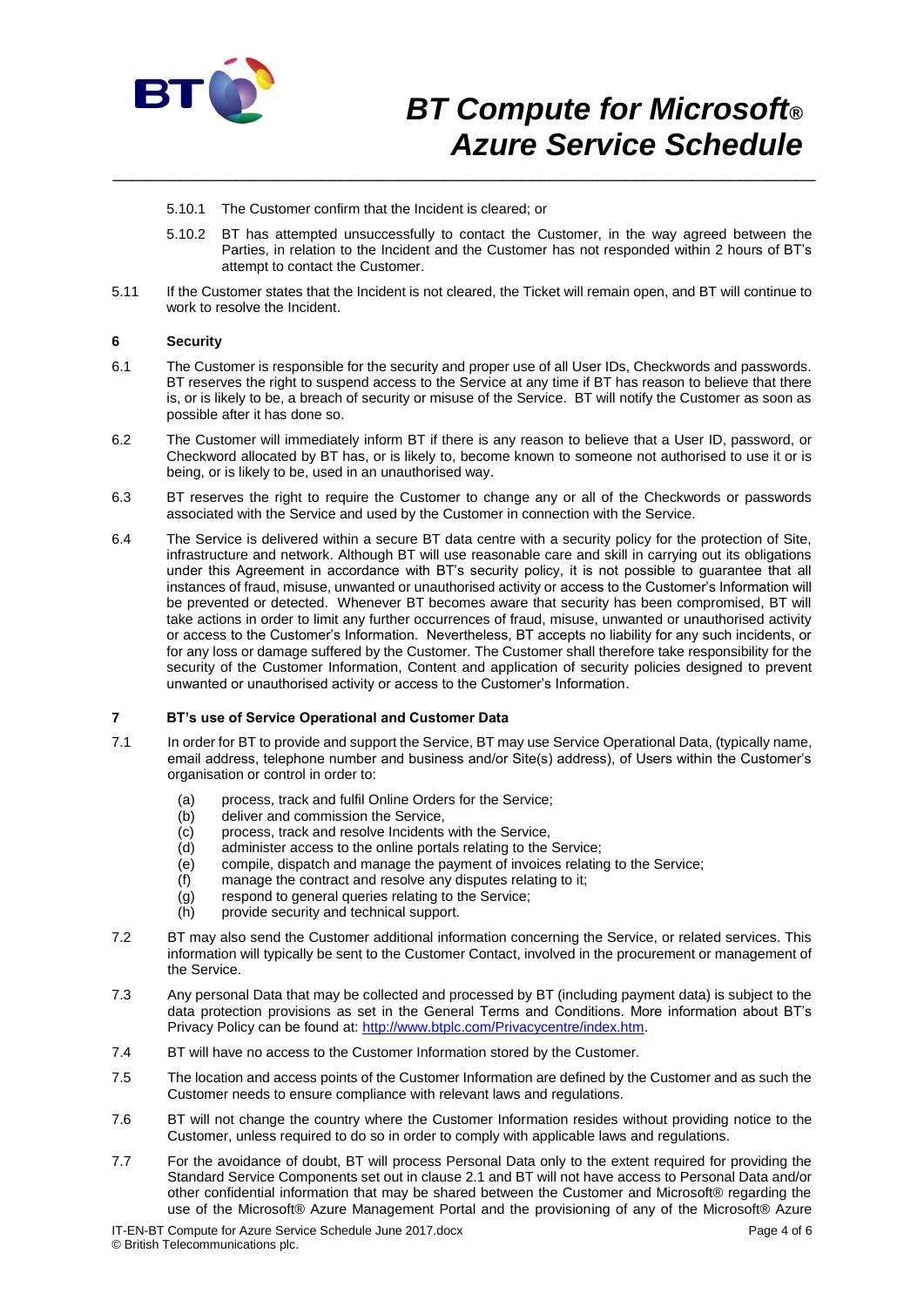

services. Any handling activities for the Microsoft® Azure Management Portal and Microsoft® Azure services will be governed by the agreements between the Customer and Microsoft® and therefore BT will not be responsible and liable for the security and the processing of any Personal Data in connection with Customer' use of the Microsoft Azure Management Portal. Any claims and/or complaints in relation to the security and the processing of any such Personal Data may only be made by the Customer against Microsoft® under the Microsoft® terms of use for Microsoft® Azure services (Microsoft® Cloud Agreement).

## **8 Service Management Boundary**

8.1 BT will provide and manage the Service set out in this Schedule and as set out in the Online Order ("**Service Management Boundary**").

\_\_\_\_\_\_\_\_\_\_\_\_\_\_\_\_\_\_\_\_\_\_\_\_\_\_\_\_\_\_\_\_\_\_\_\_\_\_\_\_\_\_\_\_\_\_\_\_\_\_\_\_\_\_\_\_\_\_\_\_\_\_\_\_\_\_\_\_\_\_\_\_\_\_

- 8.2 BT will have no responsibility for the Service outside the Service Management Boundary. For the avoidance of doubt, the Service Management Boundary does not include the Microsoft® Azure Management Portal and any Microsoft® Azure services accessed via the Microsoft® Azure Management Portal.
- 8.3 BT does not make any representations, whether express or implied, that the Service will operate in combination with any Customer Equipment or other equipment and software.

## **9 Charges**

- 9.1 The Charges for the Service will be set out on the Online Order and will be invoiced and paid in accordance with the applicable provisions as agreed in the General Terms and Conditions.
- 9.2 Unless stated otherwise in an applicable Online Order, BT will invoice the Customer for:
	- 9.2.1 Usage Charges will be monthly in arrears on the first day of the relevant month calculated at the then current rates for each Microsoft® Azure service consumed within the Customer's subscription.
	- 9.2.2 BT may invoice the Customer for any of the following Charges in addition to those set out in the Online Order.
		- (a) Charges for investigating Incidents that the Customer reports to BT where BT finds no Incident or that the Incident is caused by something for which BT are not responsible under the Contract;
		- (b) Charges for restoring Service if the Service has been suspended;
		- (c) any other Charges set out in any applicable Online Order or as otherwise agreed between the Parties.

#### **10 Service Levels**

10.1 Service Levels relating to any Microsoft® Azure services or the Microsoft® Azure Management Portal are detailed in the Customer's SLA agreement with Microsoft®.

#### Where a Service Level is not met by Microsoft®

- 10.2 The Customer will submit a claim for Service Credits to BT and include information necessary for BT to validate the claim, including but not limited to:
	- 10.2.1 a detailed description of the Incident;
	- 10.2.2 information regarding the time and duration of the downtime (as described in Microsoft® Azure SLAs for each service);
	- 10.2.3 the number and location(s) of affected users (if applicable); and
	- 10.2.4 descriptions of the Customer's attempts to resolve the Incident at the time of occurrence.
- 10.3 The Customer will ensure that claims for Service Credits will be received by BT within two months of the end of the billing month in which the Incident that is the subject of the claim occurred; otherwise the claim shall be considered invalid.
- 10.4 BT will submit all information relating to the claim for Service Credits to Microsoft® who will determine whether a Service Credit is owed. BT will use commercially reasonable efforts to process all information relating to claims during the subsequent month and within 45 Business Days of receipt.